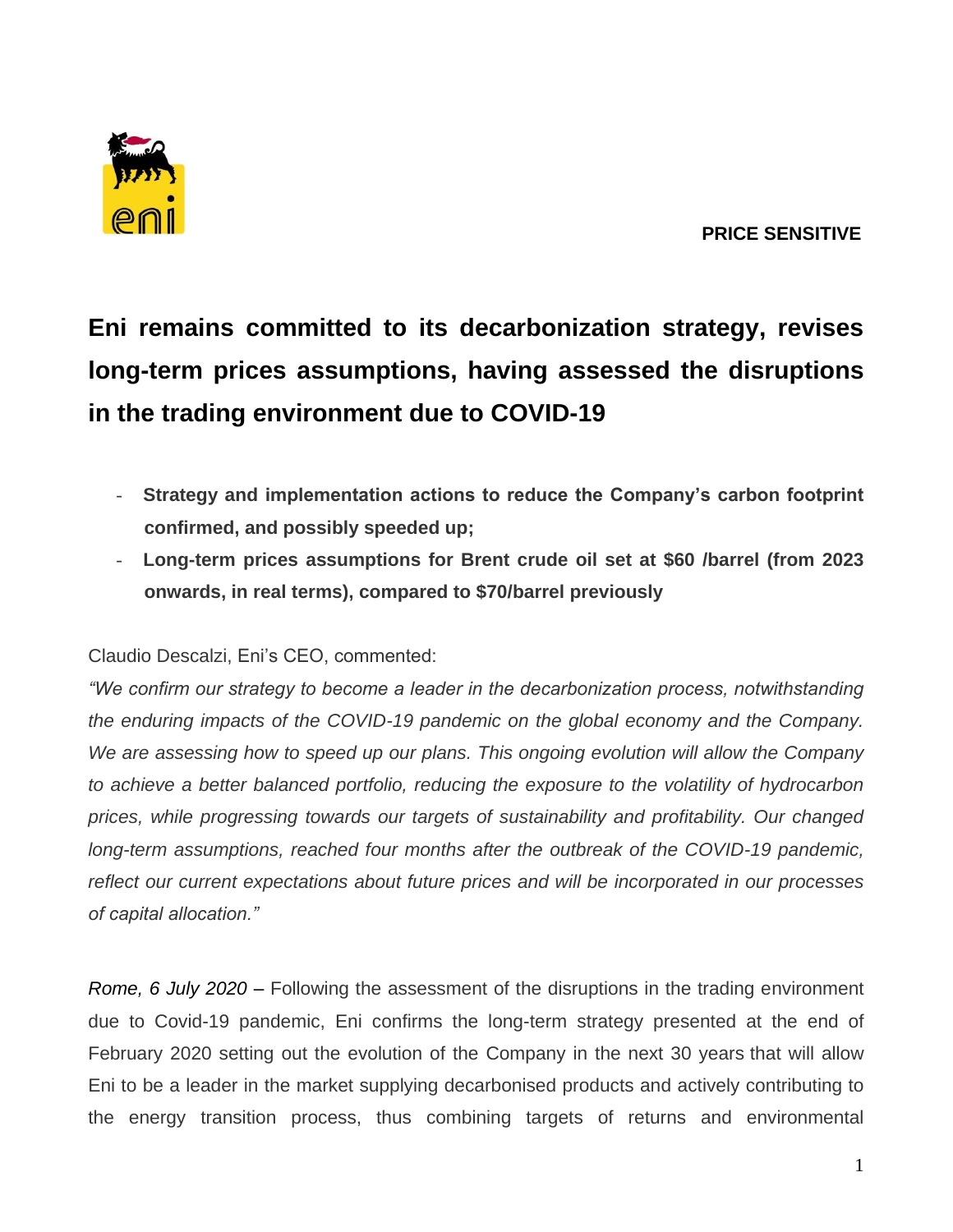sustainability. The market developments linked to the spread of the COVID-19 pandemic have made even more compelling the robustness of our strategic path and of our long-term choices.

The distinctive element of this strategy – as Eni already announced to the market - is the fixed 2050 absolute emissions reduction target of 80% covering all of the Company's products, which is well above the 70% threshold indicated by the IEA in the Sustainable Development Scenario that tracks the reduction of emissions compatible with the Paris Agreement. The even more sustainable evolution of Eni's business model is underpinned by maintaining rigorous financial discipline in capital allocation and a robust capital structure.

Having considered the prospect of the pandemic having an enduring impact on the global economy and the energy scenario, Eni has revised its view of market fundamentals to factor in certain emerging trends. In Particular, the Company has revised its forecast for hydrocarbon prices, which are the main driver of capital allocation decisions and of the recoverability assessment of the book values of Eni's non-current assets.

## **Revision of the 2020-2024 and long-term pricing scenario**

The revised scenario adopted by Eni foresees a long-term price of the marker Brent of 60 \$/barrel in 2023 real terms compared to the previous assumption of 70 \$/barrel. For the years 2020-2022, Brent prices are expected respectively at 40, 48 and 55 \$/barrel (compared to the previous assumptions of 45, 55 and 70 \$/barrel).

The price of natural gas at the Italian spot market "PSV" is estimated at 5.5 \$/mmBTU in real terms 2023 compared to the previous assumption of 7.8 \$/mmBTU. For the years 2020-2022 it is expected respectively at 3.0, 4.6 e 5.2 \$/mmBTU (previously 3.9, 5.1 and 7.3 \$/mmBTU). Long-term refining margins in the Mediterranean area are confirmed slightly lower than 5 \$/barrel.

## **Impact on the Group's financial statements**

Eni's impairment assessments are in progress and it is not possible at this time to precisely determine the impact of the revised impairment testing price assumptions on the group's financial statements.

Based on information available to management and on the current progress of assessments, Eni currently expects to record in the results of the second quarter 2020 estimated non-cash, post-tax impairment charges against non-current assets, including a devaluation of tax credits recorded in connection with tax-losses carryforwards, of  $\epsilon$  3.5 billion, plus/minus 20%. At its